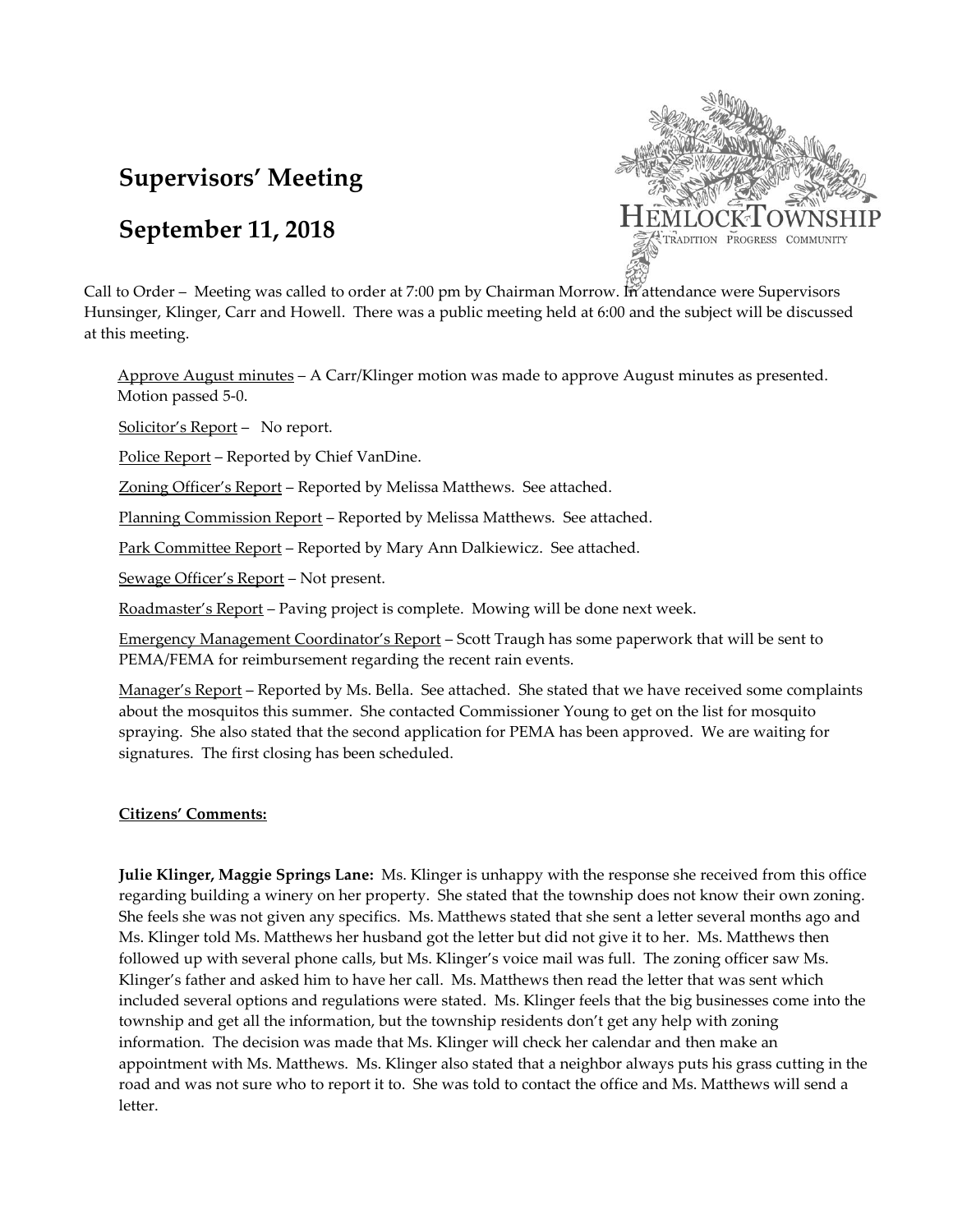#### **Old Business:**

Supervisor Howell asked Supervisor Klinger what roads were scratched. Schoolhouse, Quarry and Dutch Hill were done. Several others were put on hold due to the weather.

#### **New Business:**

- 1. *Consideration of a Conditional Use Application for the Buckhorn Warehouse* A proposal was made to build a warehouse on the vacant lot near Home Depot. Solicitor Lewis reiterated the information that was presented at the public hearing prior to this meeting. On a Klinger/Hunsinger motion, approval was given for conditional use and they directed the Solicitor to write report to extend to twenty-four months instead of twelve. Motion passed 4-0, with Supervisor Morrow abstaining due to his doing business with the developer. Ms. Matthews stated that the developer was willing to add a walking trail and additional shrubbery.
- 2. *Road Presentation Andy Keister, McTish, Kunkel & Assoc.* Andy Keister, the township engineer, gave a short presentation on how road projects are funded. He spoke about dirt and gravel road grants, liquid fuels fund from the state, CDBG grants and the general funds. He then did a breakdown of each funding criteria. Melanie Mills of Lovers Drive talked about doing chip and tar. She stated that a road in another township was tarred and chipped and the road is still in good condition. Discussion of road grants followed. Supervisor Carr asked Mr. Keister what percentage of crown a gravel road need would and was told it should be about 4%. Duke Carl thanked Supervisor Carr for coming to look at his road. The road needs a crown. The water comes down and runs into his garage. Supervisor Morrow said that once the road dry out a little all the ditches will be addressed. Julie Klinger stated that there is a lot of water in the ditch and was told that the problem is her driveway.
- 3. *Discussion on School Resource Officer for Millville Area School District* The cost of a full-time officer would be \$85,135.52. Mrs. Jenkins, the superintendent of the Millville school district was at the meeting. She said that they are looking for someone to walk the perimeter, be in the building with students, greet them in the morning, teach about drug and alcohol issues, and to use the officer to help with truancy. This will help the students develop a trusting relationship with the officer. If a threat were to occur, the officer would be the first person to respond and prevent a high number of casualties. The benefit to Hemlock Township is that the school resource officer will be used by the school district for one hundred and eighty days and the rest of the year that police officer will work for the township and be paid by Millville school district. Supervisor Howell feels that it would be more beneficial for Millville to use a security officer. Susan Meyers, one of the Millville school board members, stated that they would need to hire two security officers. The state guidelines require that someone needs to oversee the district. There is no one there that is qualified, so they would need to hire someone at a cost to the district. The term of the contract would be three years. The elementary school is in Greenwood Township and Millville was given permission to have the police respond at their school is necessary. The question of a dedicated police vehicle was brought up by Supervisor Carr. Chief VanDine stated that a police car should be at the school with the officer. Supervisor Carr feels that this should be worked out. On a Hunsinger/Klinger motion, Chief VanDine can move forward with negotiation and our solicitor will prepare an agreement. Motion passed 5-0.
- **4.** *Discussion on Fire Hydrants Associated with the Schoolhouse Road Townhouses Project* –. There is one fire hydrant at the townhouses that will be located at the Schoolhouse Road location. Suez Water requires